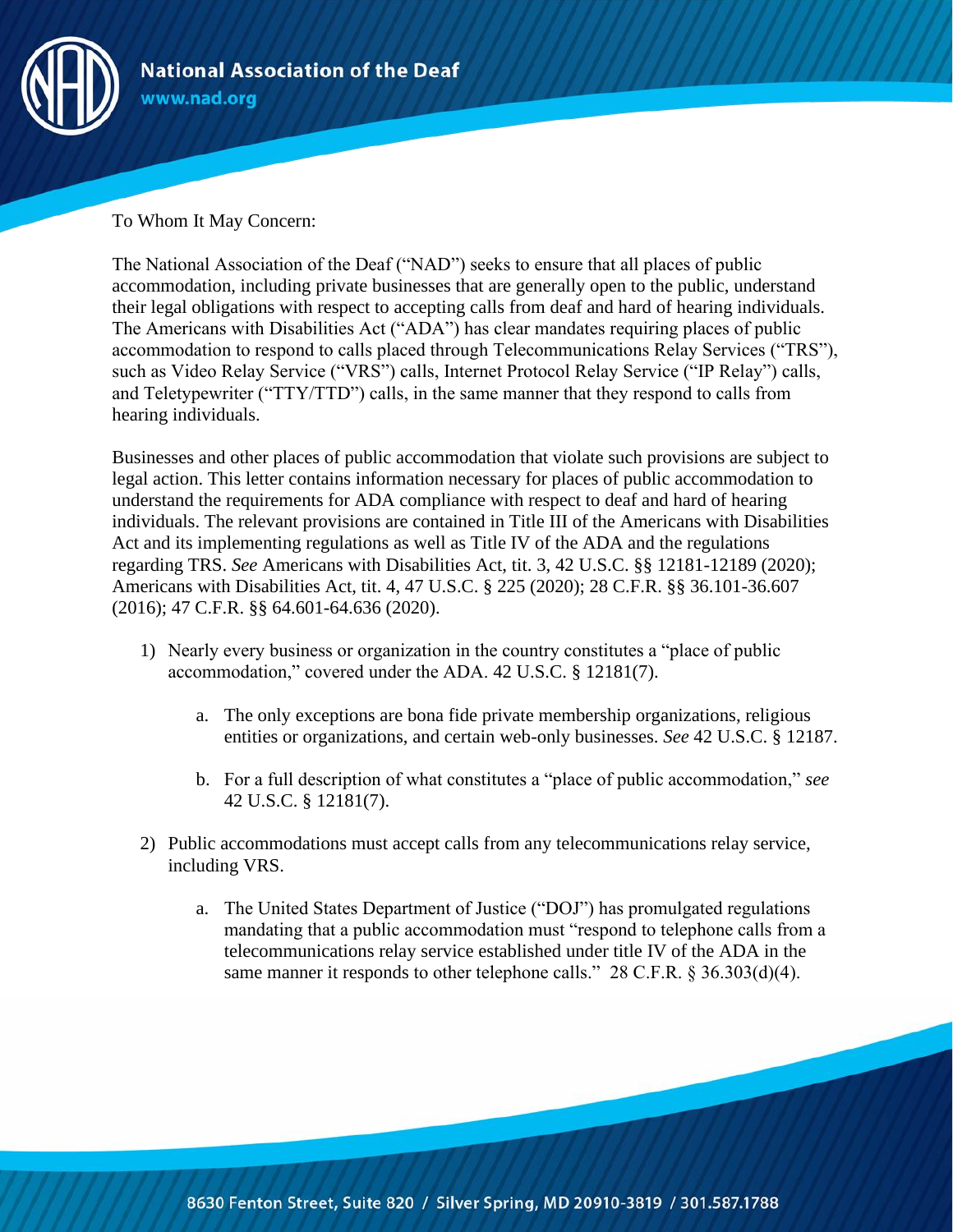

- b. Public accommodations may not require a deaf or hard of hearing customer to sign a third-party representative form, authorization form, waiver, or other similar forms before accepting their calls placed through relay services.
- c. The DOJ has further mandated that "[a] public accommodation shall furnish appropriate auxiliary aids and services where necessary to ensure effective communication with individuals with disabilities." 28 C.F.R.  $\S 36.303(c)(1)$ .
- 3) Title IV of the ADA established nationwide TRS to afford deaf and hard of hearing individuals with equal access to telephone communication.
- 4) TRS are "telephone transmission services that provide the ability for an individual who is deaf, hard of hearing, deaf-blind, or who has as speech disability to engage in communication by wire or radio with one or more individuals, in a manner that is functionally equivalent to the ability of a hearing individual who does not have a speech disability to communicate using voice communication services by wire or radio." 47 U.S.C. § 225(a)(3).
	- a. One form of TRS is VRS. As described by the Federal Communications Commission ("FCC"), "[t]he VRS caller, using a television or a computer with a video camera device and a broadband (high speed) Internet connection, contacts a VRS [communications assistant ("CA")], who is a qualified sign language interpreter. They communicate with each other in sign language through a video link. The VRS CA then places a telephone call to the party the VRS user wishes to call. The VRS CA relays the conversation back and forth between the parties in sign language with the VRS user, and by voice with the called party. No typing or text is involved." *Video Relay Services*, http://www.fcc.gov/guides/videorelay-services.
	- b. IP Relay is a form of text-based Internet Telecommunications Relay Service ("iTRS") that uses the Internet to allow individuals with hearing and/or speech disabilities or who are deaf-blind to communicate with other individuals. In an IP Relay call, the communication between the person with a disability and the provider's CA is conveyed in text via an Internet connection, and communication between the CA and the receiving party is conveyed over the public switched telephone network.
- 5) The FCC has established safeguards to ensure secure and effective communication between the qualified interpreter and the parties to a VRS telephone call.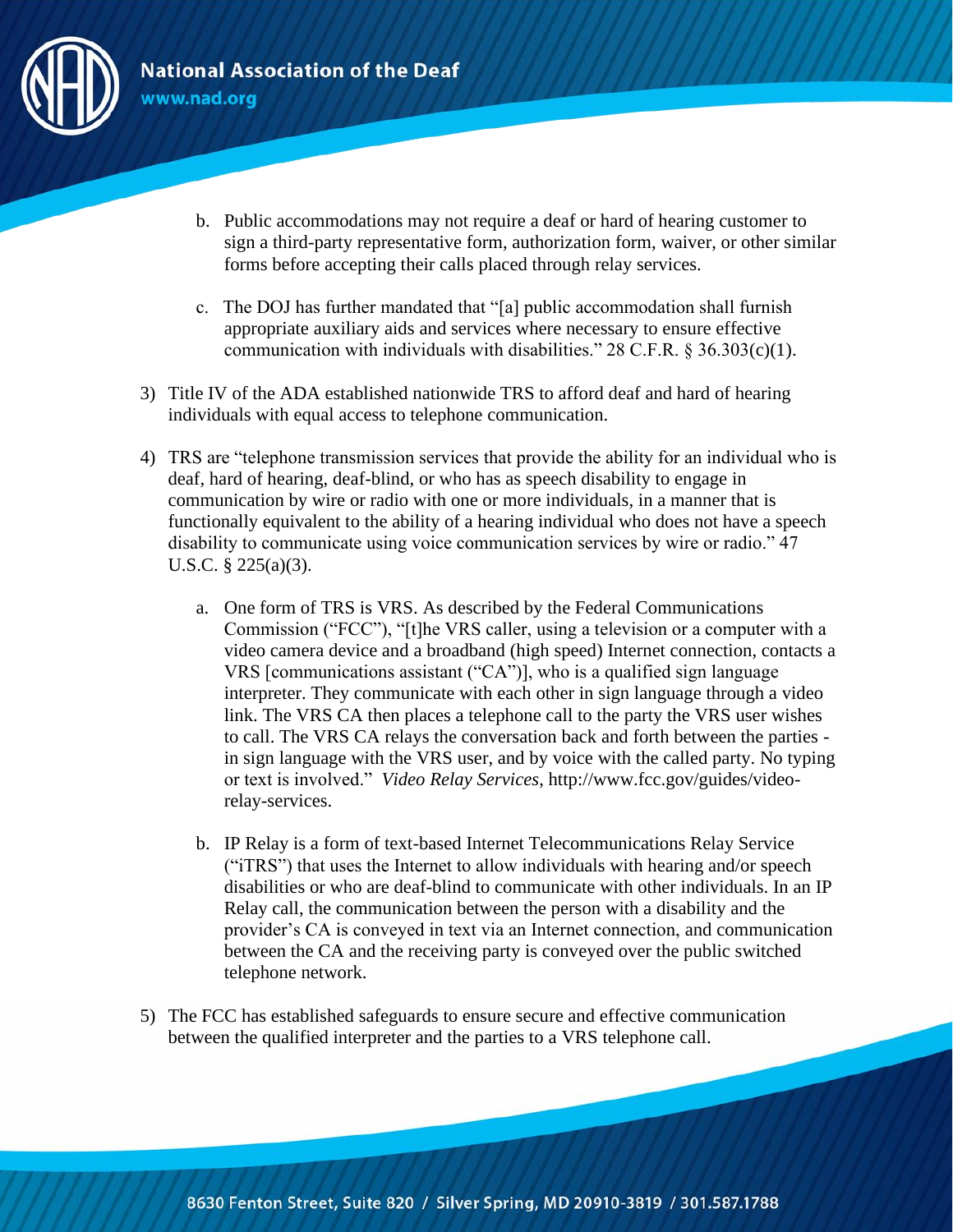



- b. The FCC regulations require VRS providers to ensure that "CAs are qualified interpreters . . . able to interpret effectively, accurately, and impartially, both receptively and expressively, using any necessary specialized vocabulary." 47 C.F.R.  $§ 64.604(a)(1)(iv)$ .
- c. The FCC regulations also prohibit CAs from intentionally altering the relayed conversation and require that TRS providers take measures to ensure that the confidentiality of TRS users is maintained. See 47 U.S.C.  $\S 225(d)(G)$ ; 47 C.F.R.  $§ 64.604(a)(2)(ii).$
- d. By virtue of these controls, the FCC has ruled that "all forms of TRS, including 'traditional' TTY based relay, Internet Protocol (IP) Relay, Video Relay Service (VRS), and Speech-to-Speech (STS), can be used to facilitate calls between health care professionals and patients without violating HIPPA's Privacy Rule." Public Notice: Clarification of the Use of Telecommunications Relay Services (TRS) and the Health Insurance Portability and Accountability Act (HIPAA), 69 Fed. Reg. 41264 (proposed June 16, 2004).

Please note that public accommodations may have additional obligations under state and federal law not included in this letter.

Further, public accommodations have additional obligations for in-person interactions with deaf and hard of hearing individuals.

Thank you for your attention to this important matter.

Sincerely,

The National Association of the Deaf Law and Advocacy Center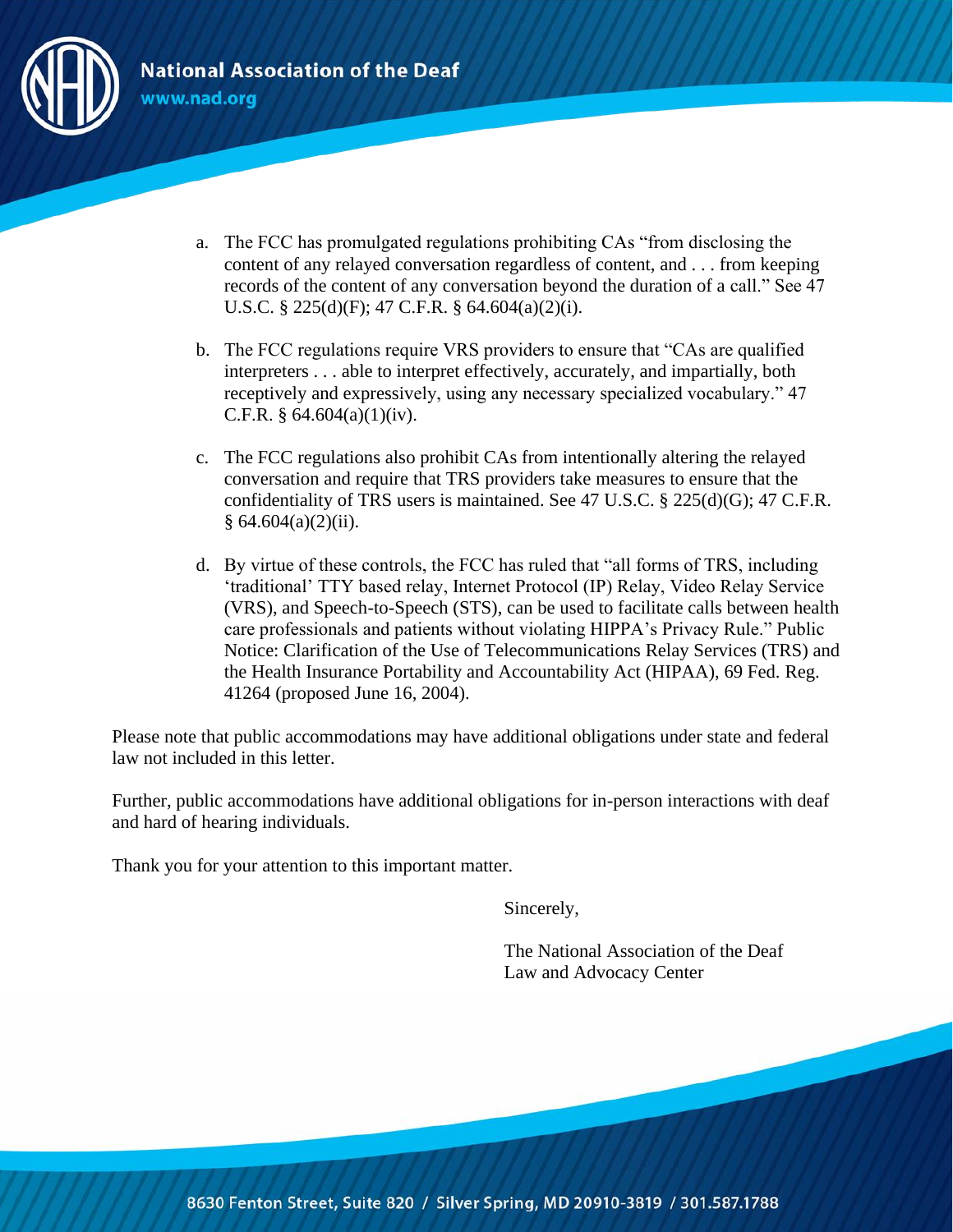## **Relevant Sections of Title III of the Americans with Disabilities Act**

## § 12181. DEFINITIONS

## As used in this title:

(7) Public accommodation. The following private entities are considered public accommodations for purposes of this title [42 U.S.C. §§ 12181-12189.], if the operations of such entities affect commerce-- . . .

- (A) an inn, hotel, motel, or other place of lodging, except for an establishment located within a building that contains not more than five rooms for rent or hire and that is actually occupied by the proprietor of such establishment as the residence of such proprietor;
- (B) a restaurant, bar, or other establishment serving food or drink
- (C) a motion picture house, theater, concert hall, stadium, or other place of exhibition or entertainment;
- (D) an auditorium, convention center, lecture hall, or other place of public gathering;
- (E) a bakery, grocery store, clothing store, hardware store, shopping center, or other sales or rental establishment;
- (F) a laundromat, dry-cleaner, bank, barber shop, beauty shop, travel service, shoe repair service, funeral parlor, gas station, office of an accountant or lawyer, pharmacy, insurance office, professional office of a health care provider, hospital, or other service establishment;
- (G) a terminal, depot, or other station used for specified public transportation;
- (H) a museum, library, gallery, or other place of public display or collection;
- (I) a park, zoo, amusement park, or other place of recreation;
- (J) a nursery, elementary, secondary, undergraduate, or postgraduate private school, or other place of education;
- (K) a day care center, senior citizen center, homeless shelter, food bank, adoption agency, or other social service center establishment; and

(L) a gymnasium, health spa, bowling alley, golf course, or other place of exercise or recreation.

### § 12182. PROHIBITION OF DISCRIMINATION BY PUBLIC ACCOMMODATIONS

(a) General rule. No individual shall be discriminated against on the basis of disability in the full and equal enjoyment of the goods, services, facilities, privileges, advantages, or accommodations of any place of public accommodation by any person who owns, leases (or leases to), or operates a place of public accommodation.

(b) Construction.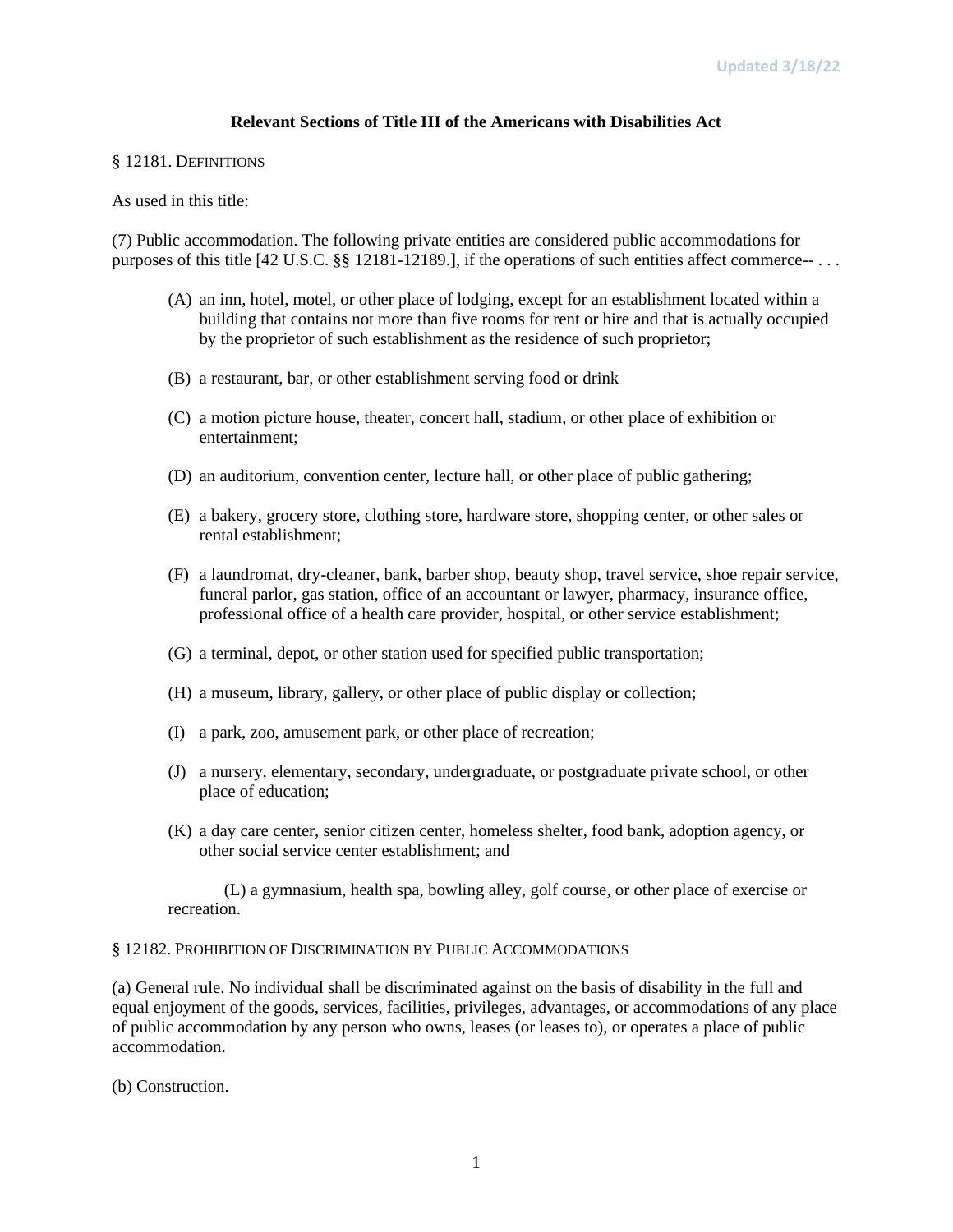### (1) General prohibition.

### (A) Activities.

(i) Denial of participation. It shall be discriminatory to subject an individual or class of individuals on the basis of a disability or disabilities of such individual or class, directly, or through contractual, licensing, or other arrangements, to a denial of the opportunity of the individual or class to participate in or benefit from the goods, services, facilities, privileges, advantages, or accommodations of an entity.

(ii) Participation in unequal benefit. It shall be discriminatory to afford an individual or class of individuals, on the basis of a disability or disabilities of such individual or class, directly, or through contractual, licensing, or other arrangements with the opportunity to participate in or benefit from a good, service, facility, privilege, advantage, or accommodation that is not equal to that afforded to other individuals.

(iii) Separate benefit. It shall be discriminatory to provide an individual or class of individuals, on the basis of a disability or disabilities of such individual or class, directly, or through contractual, licensing, or other arrangements with a good, service, facility, privilege, advantage, or accommodation that is different or separate from that provided to other individuals, unless such action is necessary to provide the individual or class of individuals with a good, service, facility, privilege, advantage, or accommodation, or other opportunity that is as effective as that provided to others.

(iv) Individual or class of individuals. For purposes of clauses (i) through (iii) of this subparagraph, the term "individual or class of individuals" refers to the clients or customers of the covered public accommodation that enters into the contractual, licensing or other arrangement.

# **47 U.S.C. § 225. TELECOMMUNICATIONS SERVICES FOR HEARING-IMPAIRED AND SPEECH-IMPAIRED INDIVIDUALS**

## (a) Definitions

(3) Telecommunications relay services

The term "telecommunications relay services" means telephone transmission services that provide the ability for an individual who is deaf, hard of hearing, deaf-blind, or who has a speech disability to engage in communication by wire or radio with one or more individuals, in a manner that is functionally equivalent to the ability of a hearing individual who does not have a speech disability to communicate using voice communication services by wire or radio.

### (d) Regulations

(1) In general

The Commission shall, not later than 1 year after July 26, 1990, prescribe regulations to implement this section, including regulations that—

(A) establish functional requirements, guidelines, and operations procedures for telecommunications relay services;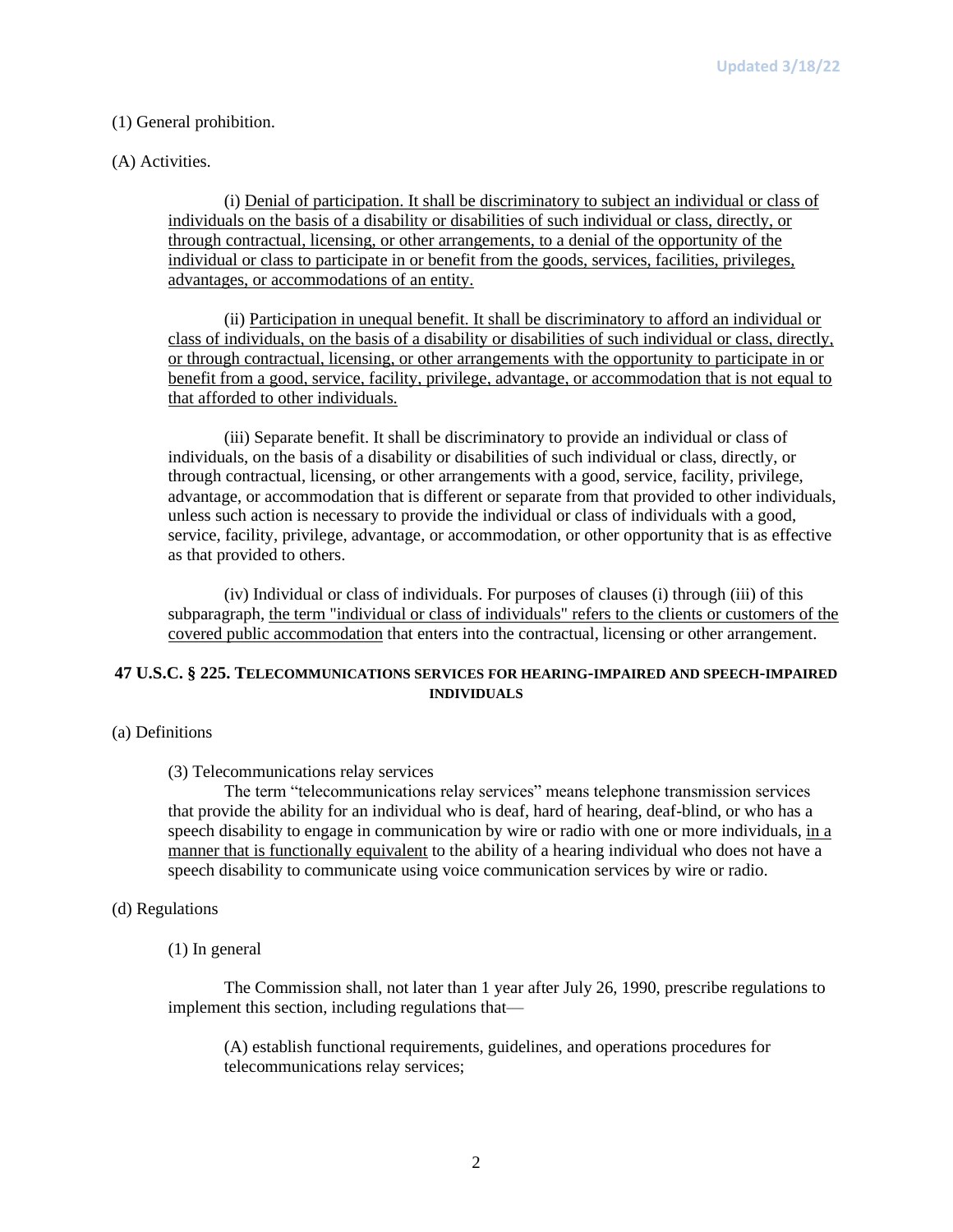(B) establish minimum standards that shall be met in carrying out subsection (c) of this section;

(C) require that telecommunications relay services operate every day for 24 hours per day;

(D) require that users of telecommunications relay services pay rates no greater than the rates paid for functionally equivalent voice communication services with respect to such factors as the duration of the call, the time of day, and the distance from point of origination to point of termination;

(E) prohibit relay operators from failing to fulfill the obligations of common carriers by refusing calls or limiting the length of calls that use telecommunications relay services;

(F) prohibit relay operators from disclosing the content of any relayed conversation and from keeping records of the content of any such conversation beyond the duration of the call; and

(G) prohibit relay operators from intentionally altering a relayed conversation.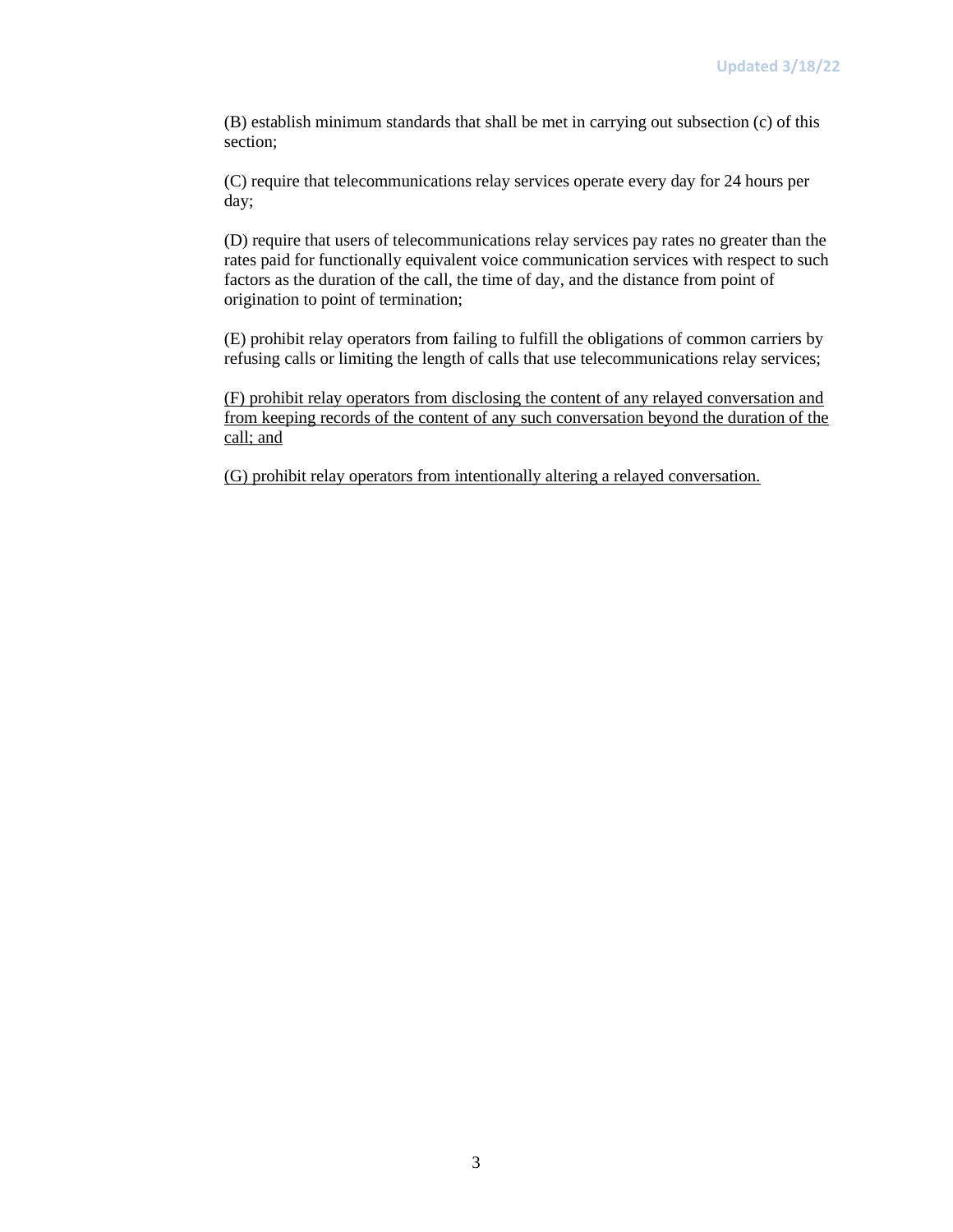## **Relevant Sections of the Implementing Regulations of the Americans with Disabilities Act**

28 C.F.R. § 36.301. ELIGIBILITY CRITERIA.

(b) Safety. A public accommodation may impose legitimate safety requirements that are necessary for safe operation. Safety requirements must be based on actual risks and not on mere speculation, stereotypes, or generalizations about individuals with disabilities.

(c) Charges. A public accommodation may not impose a surcharge on a particular individual with a disability or any group of individuals with disabilities to cover the costs of measures, such as the provision of auxiliary aids, barrier removal, alternatives to barrier removal, and reasonable modifications in policies, practices, or procedures, that are required to provide that individual or group with the nondiscriminatory treatment required by the Act or this part.

28 C.F.R. § 36.303. AUXILIARY AIDS AND SERVICES.

(b) Examples. The term "auxiliary aids and services" includes—

(1) Qualified interpreters on-site or through video remote interpreting (VRI) services; notetakers; real-time computer-aided transcription services; written materials; exchange of written notes; telephone handset amplifiers; assistive listening devices; assistive listening systems; telephones compatible with hearing aids; closed caption decoders; open and closed captioning, including real-time captioning; voice, text, and video-based telecommunications products and systems, including text telephones (TTYs), videophones, and captioned telephones, or equally effective telecommunications devices; videotext displays; accessible electronic and information technology; or other effective methods of making aurally delivered information available to individuals who are deaf or hard of hearing;

(c) Effective communication.

(1) A public accommodation shall furnish appropriate auxiliary aids and services where necessary to ensure effective communication with individuals with disabilities. This includes an obligation to provide effective communication to companions who are individuals with disabilities.

(i) For purposes of this section, "companion" means a family member, friend, or associate of an individual seeking access to, or participating in, the goods, services, facilities, privileges, advantages, or accommodations of a public accommodation, who, along with such individual, is an appropriate person with whom the public accommodation should communicate.

(ii) The type of auxiliary aid or service necessary to ensure effective communication will vary in accordance with the method of communication used by the individual; the nature, length, and complexity of the communication involved; and the context in which the communication is taking place. A public accommodation should consult with individuals with disabilities whenever possible to determine what type of auxiliary aid is needed to ensure effective communication, but the ultimate decision as to what measures to take rests with the public accommodation, provided that the method chosen results in effective communication. In order to be effective, auxiliary aids and services must be provided in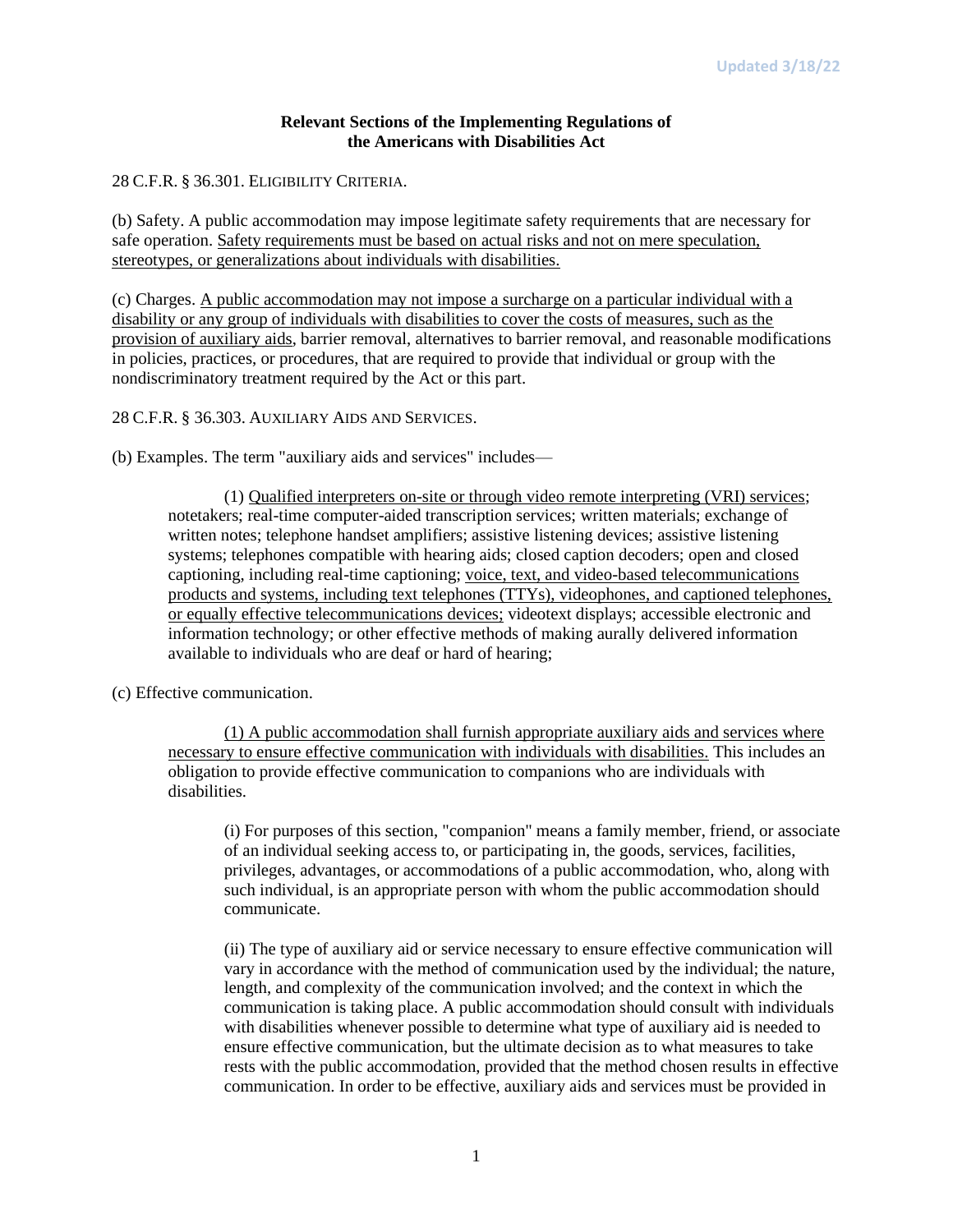accessible formats, in a timely manner, and in such a way as to protect the privacy and independence of the individual with a disability.

(2) A public accommodation shall not require an individual with a disability to bring another individual to interpret for him or her.

(3) A public accommodation shall not rely on an adult accompanying an individual with a disability to interpret or facilitate communication, except--

(i) In an emergency involving an imminent threat to the safety or welfare of an individual or the public where there is no interpreter available; or

(ii) Where the individual with a disability specifically requests that the accompanying adult interpret or facilitate communication, the accompanying adult agrees to provide such assistance, and reliance on that adult for such assistance is appropriate under the circumstances.

(4) A public accommodation shall not rely on a minor child to interpret or facilitate communication, except in an emergency involving an imminent threat to the safety or welfare of an individual or the public where there is no interpreter available.

#### (d) Telecommunications.

(3) A public accommodation may use relay services in place of direct telephone communication for receiving or making telephone calls incident to its operations.

(4) A public accommodation shall respond to telephone calls from a telecommunications relay service established under title IV of the ADA in the same manner that it responds to other telephone calls.

47 C.F.R. § 64.604. MANDATORY MINIMUM STANDARDS.

The standards in this section are applicable December 18, 2000, except as stated in paragraphs  $(c)(2)$  and (c)(7) of this section.

(a) Operational standards—

(1) Communications assistant (CA).

(i) TRS providers are responsible for requiring that all CAs be sufficiently trained to effectively meet the specialized communications needs of individuals with hearing and speech disabilities.

(ii) CAs must have competent skills in typing, grammar, spelling, interpretation of typewritten ASL, and familiarity with hearing and speech disability cultures, languages and etiquette. CAs must possess clear and articulate voice communications.

(iii) CAs must provide a typing speed of a minimum of 60 words per minute. Technological aids may be used to reach the required typing speed. Providers must give oral-to-type tests of CA speed.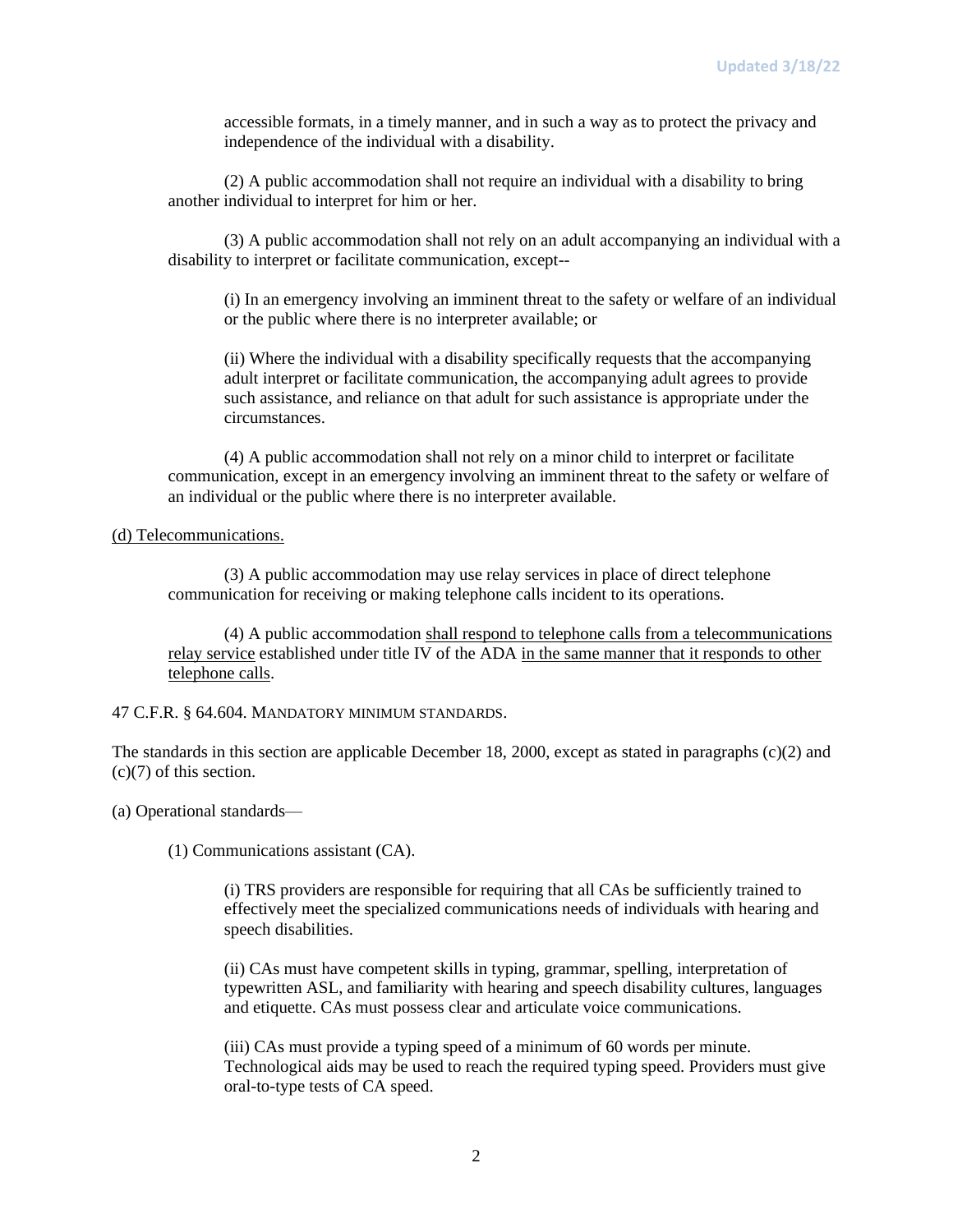(iv) TRS providers are responsible for requiring that VRS CAs are qualified interpreters. A "qualified interpreter" is able to interpret effectively, accurately, and impartially, both receptively and expressively, using any necessary specialized vocabulary.

(v) CAs answering and placing a TTY-based TRS or VRS call must stay with the call for a minimum of ten minutes. CAs answering and placing an STS call must stay with the call for a minimum of fifteen minutes.

(vi) TRS providers must make best efforts to accommodate a TRS user's requested CA gender when a call is initiated and, if a transfer occurs, at the time the call is transferred to another CA.

(vii) TRS shall transmit conversations between TTY and voice callers in real time.

(2) Confidentiality and conversation content.

(i) Except as authorized by section 705 of the Communications Act, 47 U.S.C. 605, CAs are prohibited from disclosing the content of any relayed conversation regardless of content, and with a limited exception for STS CAs, from keeping records of the content of any conversation beyond the duration of a call, even if to do so would be inconsistent with state or local law. STS CAs may retain information from a particular call in order to facilitate the completion of consecutive calls, at the request of the user. The caller may request the STS CA to retain such information, or the CA may ask the caller if he wants the CA to repeat the same information during subsequent calls. The CA may retain the information only for as long as it takes to complete the subsequent calls.

(ii) CAs are prohibited from intentionally altering a relayed conversation and, to the extent that it is not inconsistent with federal, state or local law regarding use of telephone company facilities for illegal purposes, must relay all conversation verbatim unless the relay user specifically requests summarization, or if the user requests interpretation of an ASL call. An STS CA may facilitate the call of an STS user with a speech disability so long as the CA does not interfere with the independence of the user, the user maintains control of the conversation, and the user does not object. Appropriate measures must be taken by relay providers to ensure that confidentiality of VRS users is maintained.

(3) Types of calls.

(i) Consistent with the obligations of telecommunications carrier operators, CAs are prohibited from refusing single or sequential calls or limiting the length of calls utilizing relay services.

(ii) Relay services shall be capable of handling any type of call normally provided by telecommunications carriers unless the Commission determines that it is not technologically feasible to do so. Relay service providers have the burden of proving the infeasibility of handling any type of call.

(iii) Relay service providers are permitted to decline to complete a call because credit authorization is denied.

(iv) Relay services shall be capable of handling pay-per-call calls.